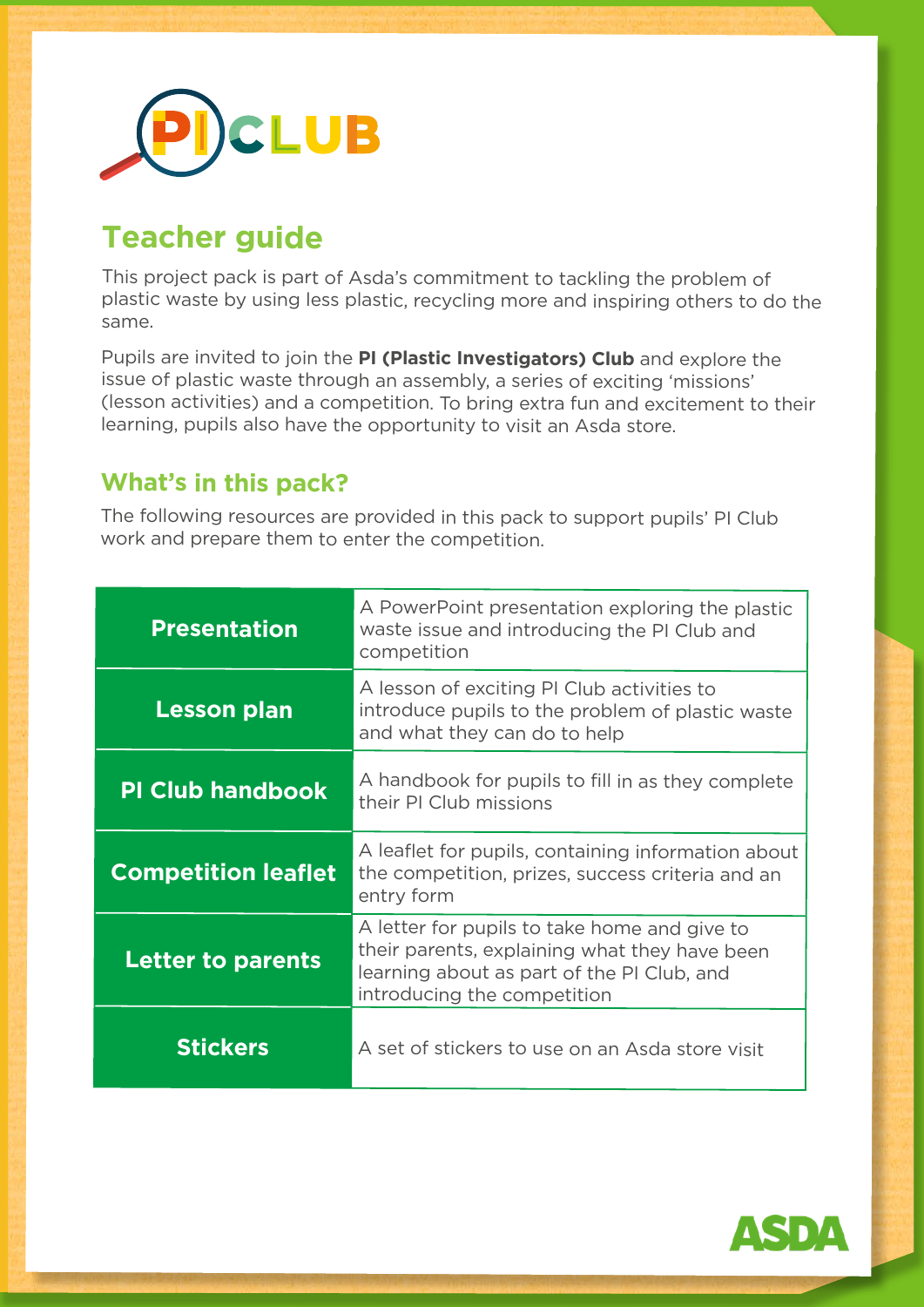# **Lesson plan**

# **PLASTIC INVESTIGATORS Welcome to the PI Club!**

## **Are you ready to go on a mission?**

## **Primary Lesson Plan – Key Stage 2**

#### **Lesson summary**

This lesson follows on from the PI Club presentation. Pupils join the PI (Plastic Investigators) **…………………** Club and are given their own PI Club handbook to complete. The learning activities are organised as a series of missions exploring what plastic is, the issues surrounding plastic waste and why using less plastic and recycling are so important. As a result of what they find out, pupils take action to tackle the issue of plastic waste in their own lives and the local community, culminating in a competition entry as a homework activity.

This lesson plan is part of Asda's commitment to educating children about reducing, reusing and recycling plastic and inspiring them to do the right thing. Your local Asda Community Champion might already have been in touch - perhaps they've even delivered the **PI Club** presentation, or your class has been on a store visit. If not, why not contact them to see how they can help? To do this, visit www.storelocator.asda.com add your postcode, search for your nearest Superstore or centre and ask to speak to the Community Champion.

Visiting a store is an exciting way to bring your pupils' learning to life. For each mission in this lesson plan you'll find a 'Store visit extra' – a suggestion for how you could extend learning on a store visit. Why not give it a go?

#### **Suggested timing**

- Approximately 100 minutes for the starter activity, main PI Club Handbook activities and plenary - the 'missions' can be spread out over two or more days
- An additional 20 minutes at the start of the lesson to show the PI Club presentation (if pupils haven't already seen this)
- Additional time for optional extension activities
- Homework time for competition entry

The activities are flexible enough to be spread out over two or more days, depending on what suits your class best. For example, you could break down the activities into three sessions:

- **Session 1:** Starter activity, Missions 1 and 2 (approx. 35 mins).
- **• Session 2:** Missions 3, 4 and 5 (approx. 35 mins).
- **Session 3: Missions 6, 7 and plenary** (approx. 30 mins).

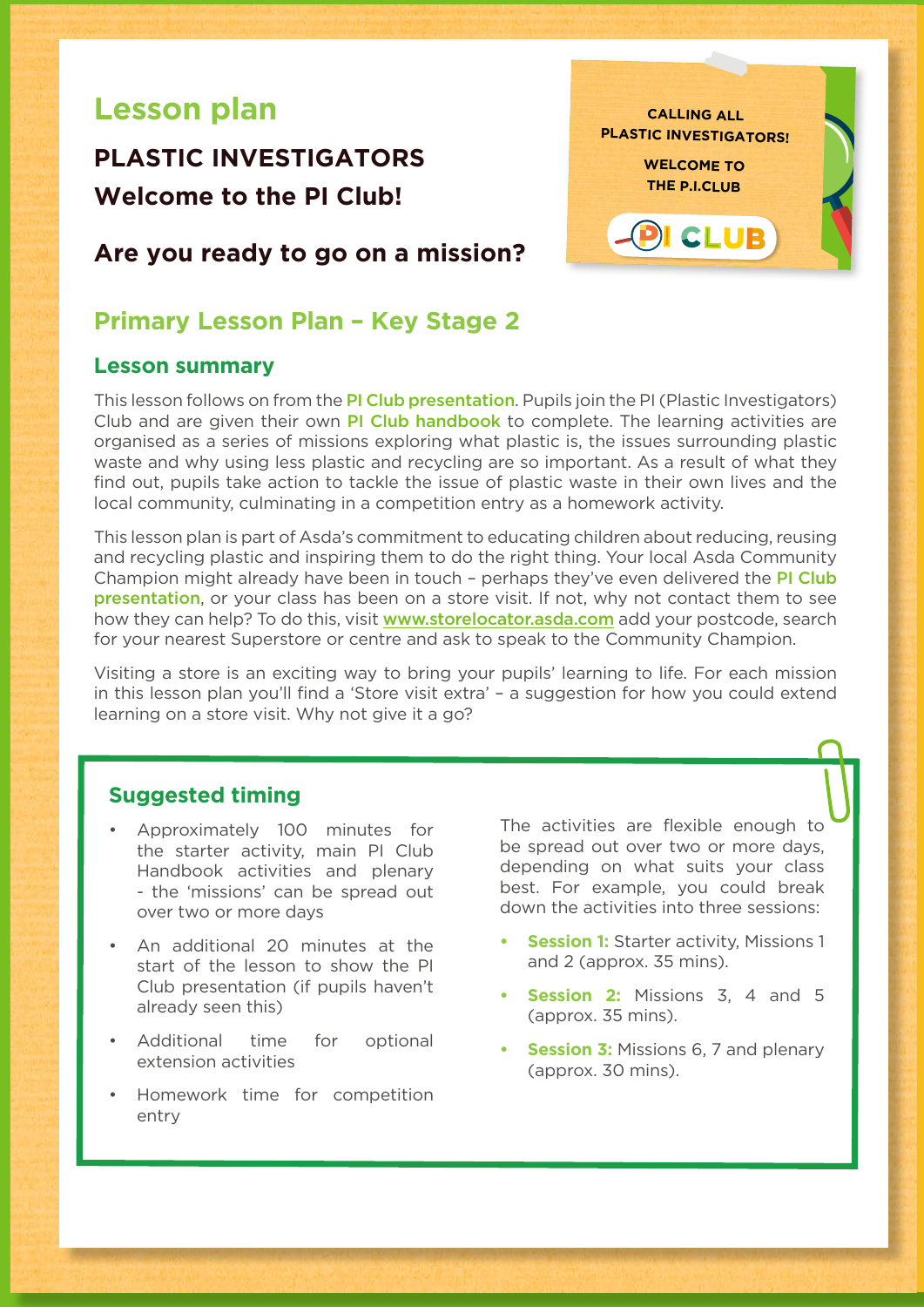## **Learning objectives**

We are learning about:

- the properties and uses of plastic
- what happens to plastic waste and the problems it can cause
- recycling and how plastic is recycled
- recycling in our area
- actions we can take to help tackle the problems created by plastic waste

## **Learning outcomes**

- I can compare materials, recognise plastic and describe its properties and use
- I can explain the problems that plastic waste creates
- I can explain why recycling is useful and can describe plastic recycling
- I know some important facts about recycling plastic in our area
- I know what action I am going to take to help tackle the problem of plastic waste

# **Using the PI Club presentation**

Before they start these activities, pupils need to have been taken through the PI Club presentation. This acts as an introduction to the PI Club and provides information that is used in the lesson activities.

You could deliver the PI Club presentation:

- As an assembly, perhaps with the help of your Asda Community Champion
- At the start of the lesson

The presentation has been designed to take between 15 and 25 minutes to deliver, depending on how interactive you choose to make it.

As well as using the presentation as an introduction to the lesson activities, why not use the slides as a backdrop while you deliver the activities? This will help to set the scene for the pupils' PI Club work and act as a useful reminder of the information in the presentation. We suggest the following slides for different activities:

- **• Starter activity slide 1**
- **• Mission 1 slide 2**
- **• Mission 2 slide 3**
- **• Mission 3 slide 4**
- **• Mission 4 slide 8**
- **• Mission 5 slide 10**
- **• Mission 6 slide 9**
- **• Mission 7 slide 18**

**• PI Club presentation • PI Club Handbook (one copy for each pupil)**

**PREPARATION AND RESOURCES**

..............

- **• A variety of single-use, disposable plastic objects collected from around home and school,**
- **e.g. carrier bags, packaging,**
- **drinks bottles, cups, straws** 
	- **(enough for two per three or four pupils)**
- **• Computers and internet access (or pre-printed information)**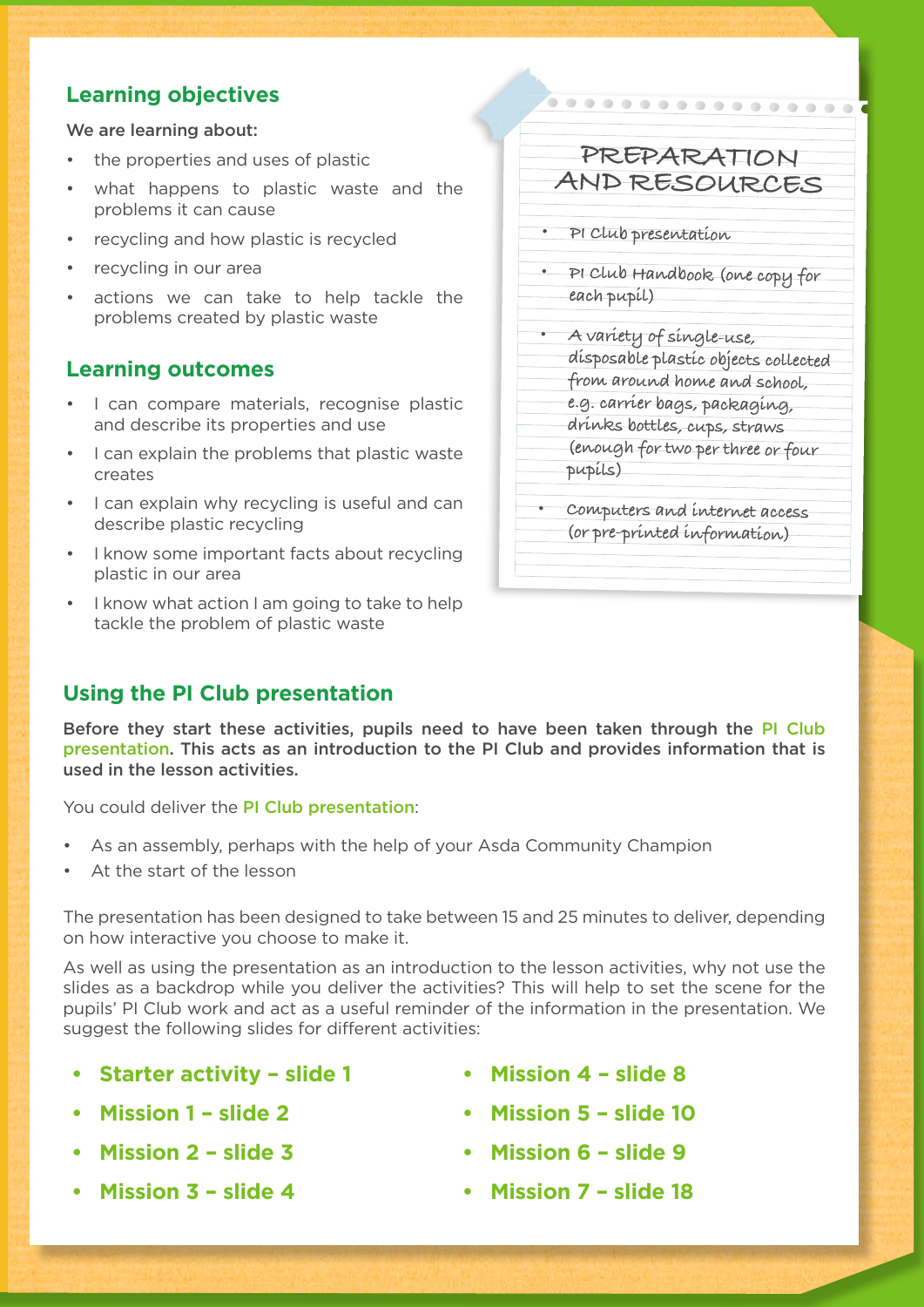# **Starter activity** (10 minutes)

Remind pupils of the main points made in the PI Club presentation. You could use the following questions to prompt their recall:

- Which material are we going to investigate? (plastic)
- Why is plastic so useful? (e.g. it's light, cheap, hygienic, flexible, protective, lasts well)
- What is the main problem with plastic waste? (it is causing pollution)
- What could we do with plastic waste instead of throwing it away? (recycle it)
- Can anyone remember what percentage of households in the UK recycle each week? (45%)
- What are we going to do to try to improve this? (Join the PI Club!)

Give each pupil a PI Club Handbook and explain that they are going to be special agents on a mission to find out more about plastic and help solve the problem of plastic waste.

Ask pupils to fill in their name and the date on the front cover of the Handbook.

Then ask them to turn to the first page and read through the PI Mission Diary together. This summarises:

- the seven exciting missions the pupils are going to complete in this lesson and as homework
- the learning outcomes they will achieve along the way

Explain that, as they complete each mission, they should tick it off in the diary.

# **Main activities** (85 minutes)

## **Mission 1: Materials hunt** (10 minutes)

Explain that as the PI Club is all about plastic, pupils' first mission is to make sure they can spot it when they see it!

Explain to pupils that materials are substances from which things are made and that they all look, feel and behave differently. How many materials can pupils think of?

Ask pupils to turn to Mission 1 in their PI Club Handbook. Give them five minutes to look around the classroom and list objects made from wood, glass, plastic, metal and paper/ card. You could give them magnets so they can test the magnetism of different materials.

What are the properties of each material? Ask pupils to draw lines matching each material to its properties. Can they add their own adjectives?

# **ASDA STORE VISIT EXTRA**

Give pupils five minutes to investigate the packaging in an aisle of the supermarket (pick something with a variety of packaging types, such as a general groceries section). How many different materials can they find? You could make blank copies of the Mission 1 activity sheet for them to complete in the store.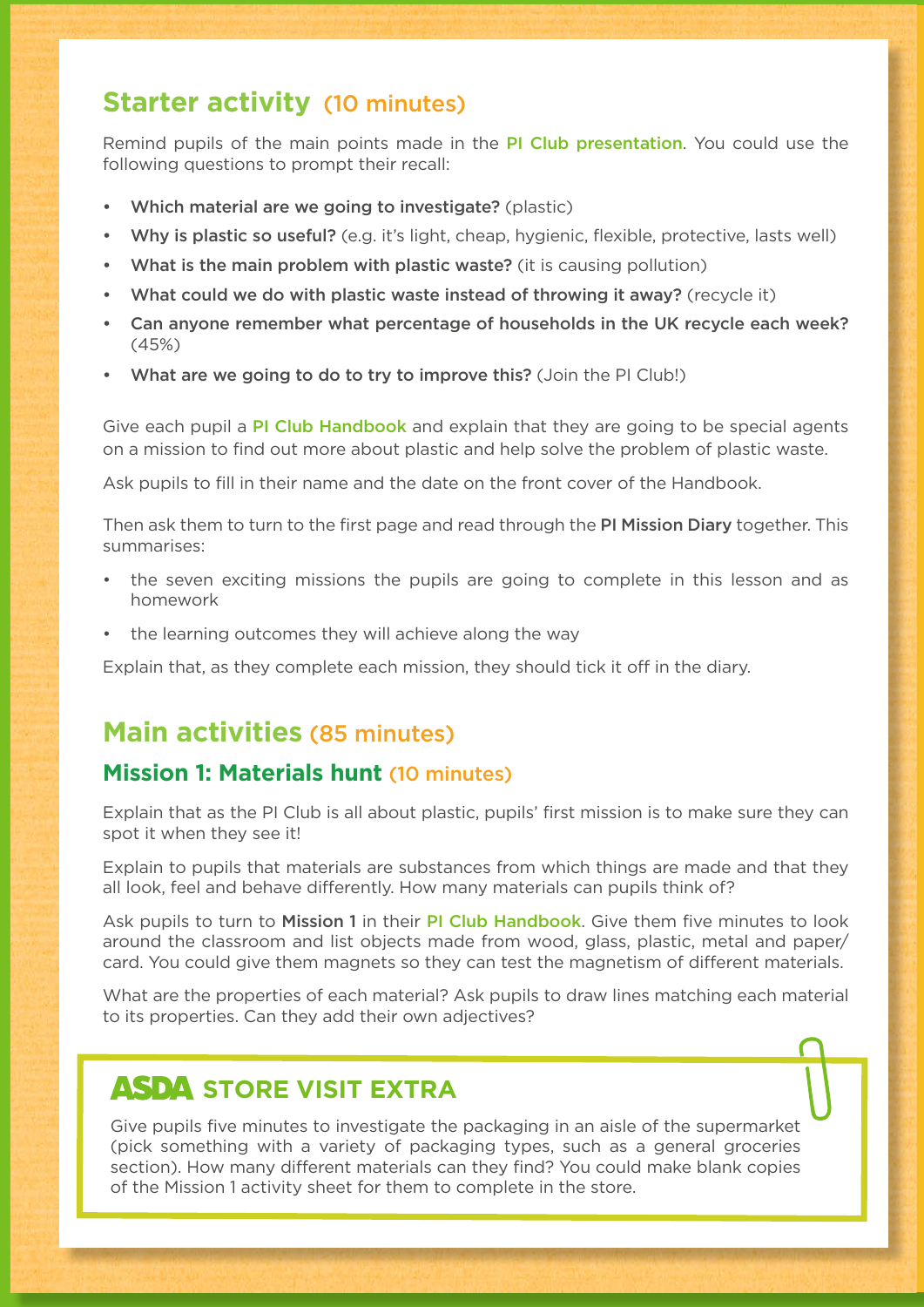## **Mission 2: Undercover plastic** (15 minutes)

Working in groups of three or four, give pupils two disposable plastic objects (e.g. a carrier bag and a piece of packaging) and one reusable plastic object (e.g. a packed lunchbox). Do they know what the objects are made of? Make sure they are clear that they are all different types of plastic.

Ask pupils to turn to Mission 2 in their PI Club Handbook. Ask them to complete the chart by:

- drawing a picture of each object
- writing a sentence about what it is used for
- listing the properties that make plastic a good choice of material for the object (The information on the slide should help them)

Then ask pupils to write short sentences explaining how many times they think the objects would be used and how they would dispose of the objects. As an extension, they could consider the limitations of plastic and which materials could be used instead. Share ideas as a class and talk with pupils about the difference between single-use, disposable objects and plastic objects that we use over and over again.

# **ASDA STORE VISIT EXTRA**

Get pupils thinking more about single-use and reusable objects by playing a matching game in store. Working in pairs, ask them to find three disposable plastic items that are for sale (e.g. plastic knives and forks, cups, tablecloths, food wrap). Then ask them to find matching items that are reusable (e.g. metal cutlery, china cups, fabric tablecloths, food storage boxes). What are the reusable objects made of? How much do the different items cost? Which would they choose to buy?

## **Mission 3: Plastic – hero or villain?** (10 minutes)

Explain to pupils that because plastic is so brilliant, the world has produced more in the past ten years than the previous 100 years combined. And most of this has been in the form of objects that are used and then immediately thrown away.

Ask pupils to turn to Mission 3 in their PI Club Handbook. Explain that the biggest problem caused by plastic waste is that over 12 million tonnes end up in the oceans every year. By 2050 it's been estimated that there will be more plastic in the ocean than fish.

As a class, talk about what you can see in the photographs in their Handbook.

- What do you think the pictures show?
- What plastic objects can you see?
- How do you think they ended up in the ocean? (littering and dumping of waste)
- Why are big objects like these dangerous to seabirds and animals? (they can get tangled up in the plastic)
- What about smaller pieces of plastic? Does anyone know what happens to these when they end up in the ocean? (they are eaten by seabirds, fish and mammals)
- Why is this bad for the animals? (they often die as a result of eating plastic)
- Why is this bad for us? (we end up eating plastic)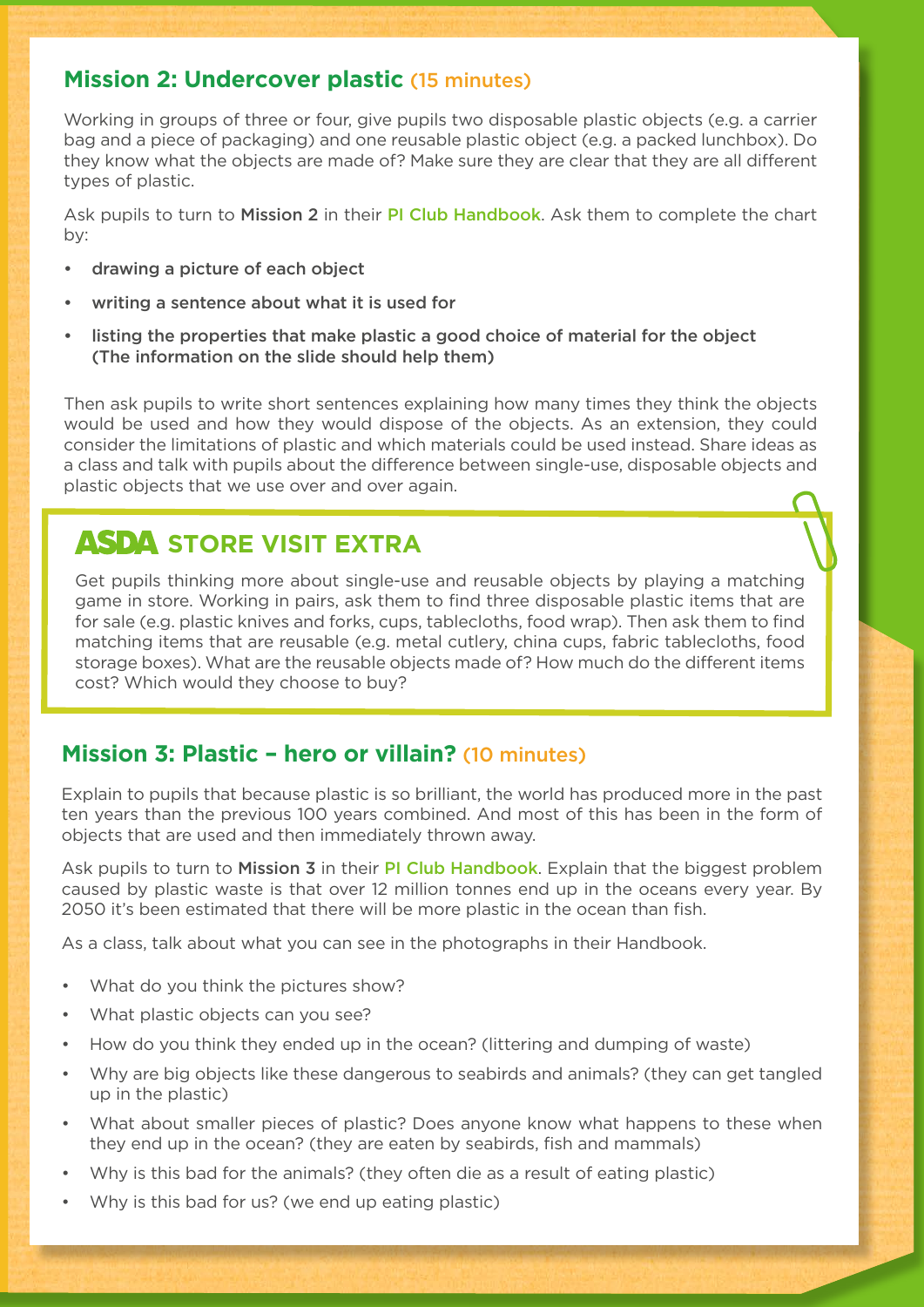Ask pupils to write short sentences explaining:

- why plastic is a hero (it is light, hygienic, durable, convenient, cheap, versatile and stops food waste etc.). You could ask pupils to think about what might happen if all the plastic was suddenly removed from the world.
- why plastic is a villain (we are using too much of it and, when it is thrown away, it is polluting our oceans).

Take a class vote as to whether plastic is a hero or a villain! If opinions are mixed, point out that plastic is an incredibly useful material, but plastic waste is a major problem for our planet.

As PI Club Special Agents, what can pupils do to help make a difference?

# **ASDA STORE VISIT EXTRA**

Take pupils to the aisle with plastic bottles of drink. Working in groups, ask them to choose a section and count how many plastic bottles they can see. Who has counted the most? Can pupils estimate how many bottles they have counted in total? Then tell them that around 9.1 billion plastic bottles are thrown away in the UK every year and lots of these end up polluting our oceans. Can pupils think of alternatives to buying water in plastic bottles?

### **Mission 4: My personal pledge** (10 minutes)

What can we do to help tackle the problem of plastic waste?

We can **throw away plastic more responsibly**, always using a litter bin and recycling as much as possible.

We can also use less plastic in the first place. Explain that Asda is already doing this by getting rid of plastic packaging, starting with naked swedes! In the past, swedes were wrapped in plastic, but tests have shown that actually they last just as well unwrapped. Now you'll see them naked on the shop shelves in Asda.

Talk with pupils about what we can all do as individuals. We can use less plastic by:

- reducing the amount we use (e.g. remembering to take a reusable bag when we go shopping; refusing plastic straws and disposable cups and cutlery; buying food loose rather than in plastic packaging)
- reusing plastic objects (e.g. refilling a plastic bottle or choosing a reusable water bottle; using old food tubs to store leftover food).

As a class, come up with as many ideas as you can and write them on the whiteboard. You could use the single-use plastic objects you brought in as prompts for pupils' ideas.

Ask pupils to identify one of these actions that they are going to take as an individual in order to start using less plastic.

Help pupils to complete the Mission 4 pledge in their PI Club Handbook.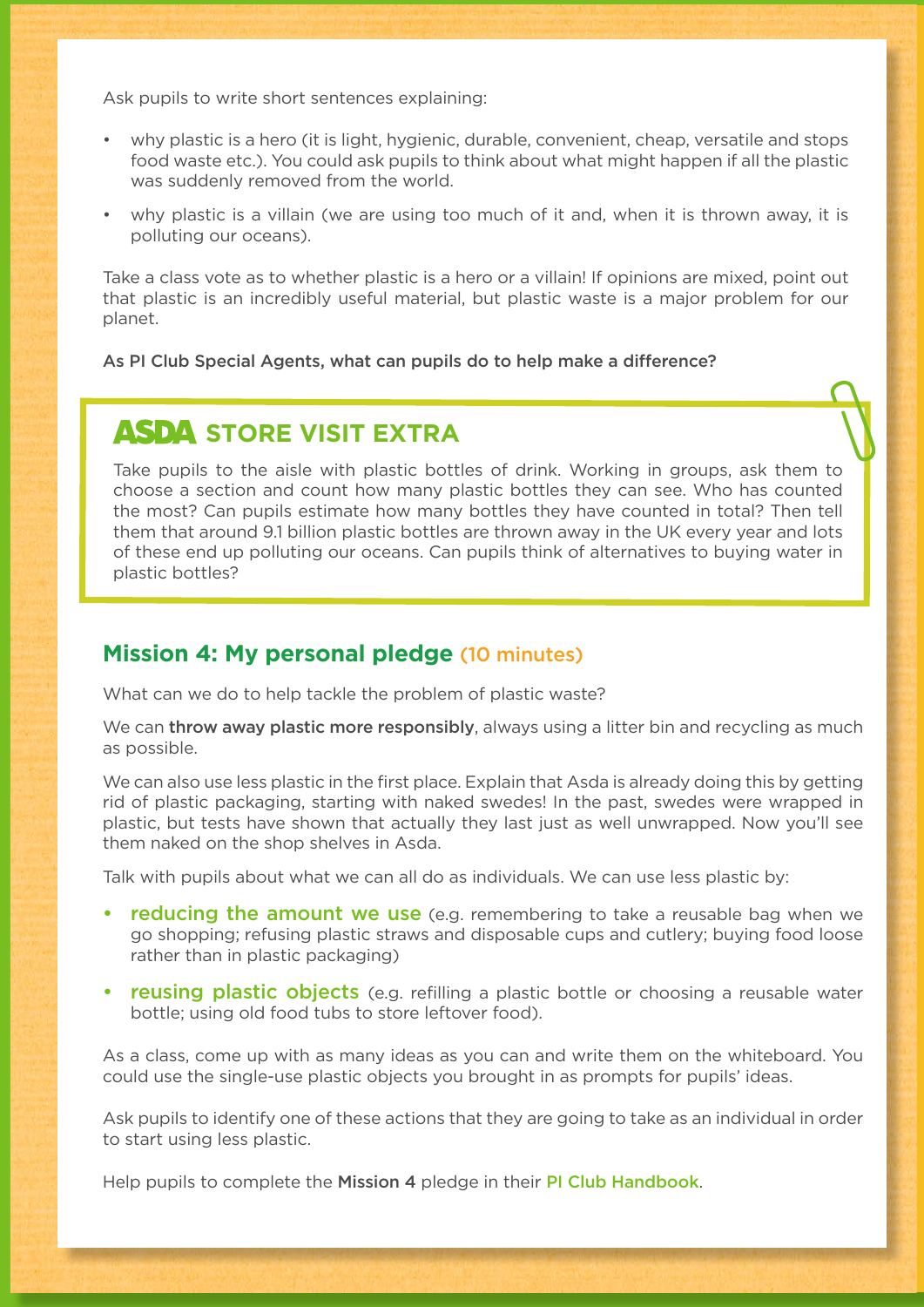# **ASDA STORE VISIT EXTRA**

Take the fish stickers from the teacher's pack with you on your store visit. Your Asda Community Champion will show you a poster that has an image of plastic rubbish polluting the ocean. Ask each pupil in turn to take a sticker and stick a fish over a piece of rubbish, saying their personal pledge to reduce the amount of plastic waste in the world. Why not give them an extra sticker to add to the personal pledge in their **PI Club** Handbook?

## **Mission 5: The recycling mystery** (15 minutes)

Explain to pupils that one of the most important things we can all do to help solve the plastic waste problem is to recycle as much as possible.

To remind them of key facts about recycling, play a quick game of 'Recycling: True or False'. Tell pupils that all the answers were in the PI Club assembly. How carefully were they listening?

Read out the following statements one at a time. If pupils think the statement is true, they should stand up. If they don't think it's true, they should remain seated.

- 45% of households in the UK recycle each week. (T)
- The recycling symbol is a green star. (F it's a green circular arrow)
- More than half the waste thrown away each year could be recycled. (T)
- We're running out of space to dump rubbish and recycling saves space. (T)
- Rubbish that is not recycled is buried in big holes in the ground called 'landslips'. (F – they're called 'landfill sites')
- Recycling saves natural resources like wood, oil and coal. (T)
- Making new products from recycled materials uses less energy than making them from new materials. (T)
- All of the rubbish we throw away in the UK stays in the UK. (F sometimes it is put on ships and sent to other countries)
- Recycling saves energy, reducing greenhouse gases released into the air and helping to prevent climate change. (T)

Where there's confusion, take the opportunity to make sure pupils are clear about the facts. If it would be helpful, you could repeat the section of the **Plastic Investigators presentation** that explains recycling (slides 9 to 15).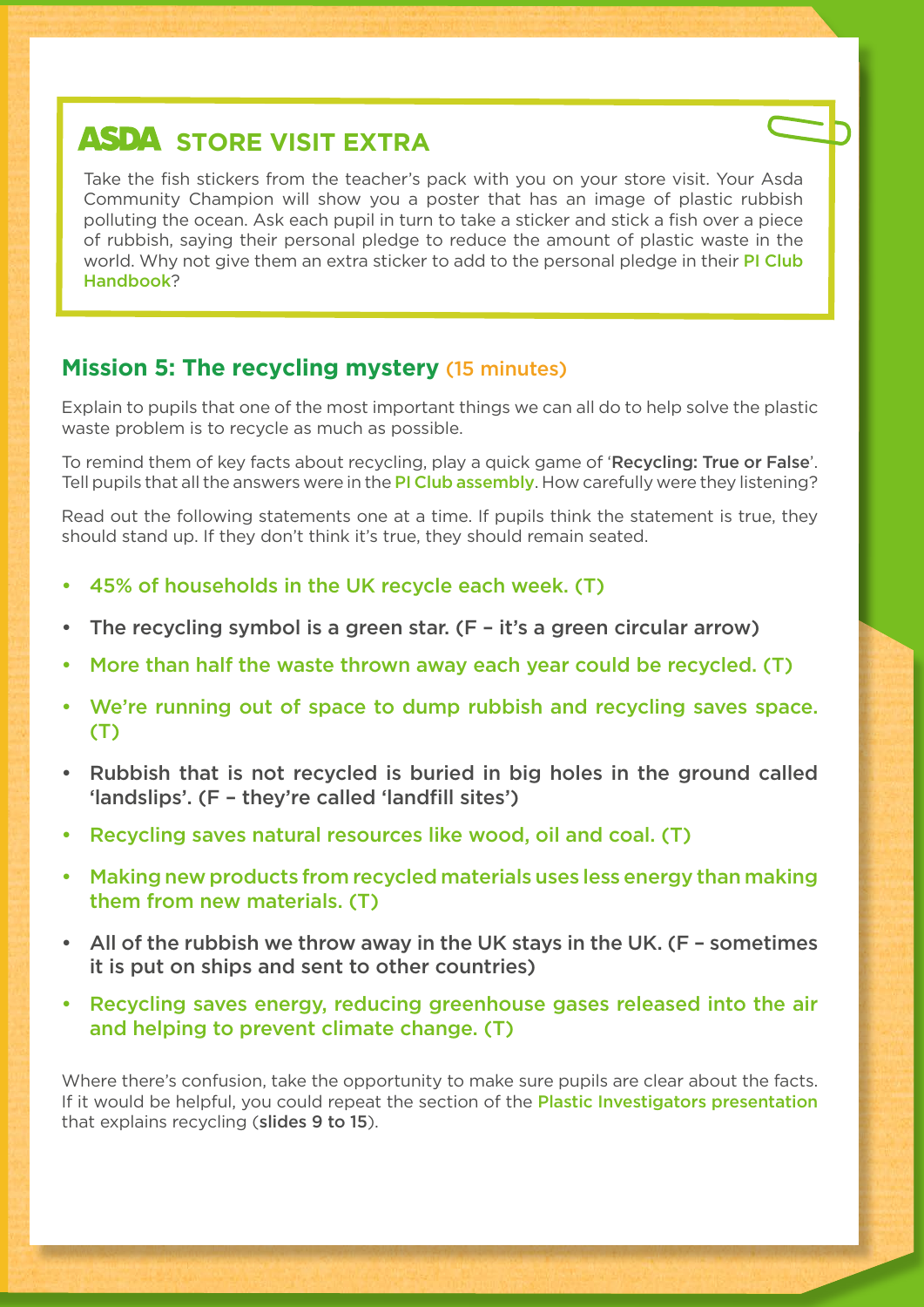Ask pupils to turn to Mission 5 in their PI Club Handbook. Help them to fill in the gaps in the three sentences based on what they learnt in the true or false quiz. Recycling saves:

#### 1. Space 2. Natural resources 3. Energy

Then ask pupils to look at the illustrations of the five steps in the plastic recycling process and number them in the correct order, from 1 to 5. If they get stuck, you could let them have a quick look at slide 14 again or show them the video that shows the journey of a plastic product from use to recycling **https://nationalschoolspartnership.com/initiatives/asda**.

# **ASDA STORE VISIT EXTRA**

Take pupils to the aisle with bathroom products (e.g. shampoos, conditioners and soaps). Explain to them that only 40% of plastic bottles from the bathroom are recycled, compared to 70% of bottles from the kitchen. What bottles can they see that could be recycled? Do they know whether their family recycles these? What could they do to make sure that more plastic waste from the bathroom at home is recycled?

## **Mission 6: Recycling plastic in our area** (20 minutes)

Explain that plastic is one of the least recycled materials. Why do pupils think this might be?

Explain that lots of people are confused about whether plastic can be recycled, and don't do it as a result.

In this mission, pupils are going to find out some facts about plastic recycling in your area, for example:

- whether your local council picks up plastic for recycling
- what types of plastic bottles and packaging can be left out for recycling
- how to prepare plastic for recycling (e.g. rinse it, squash it, put the lid back on, leave the lid off)
- the nearest locations for taking plastic bottles to be recycled
- the nearest locations for taking plastic packaging to be recycled

You could either carry out research as a whole class, or ask pupils to work in small groups. They will need computers and internet access (or pre-printed information).

Based on their research, ask pupils to fill in the five most important facts about plastic recycling in your area in their PI Club Handbook.

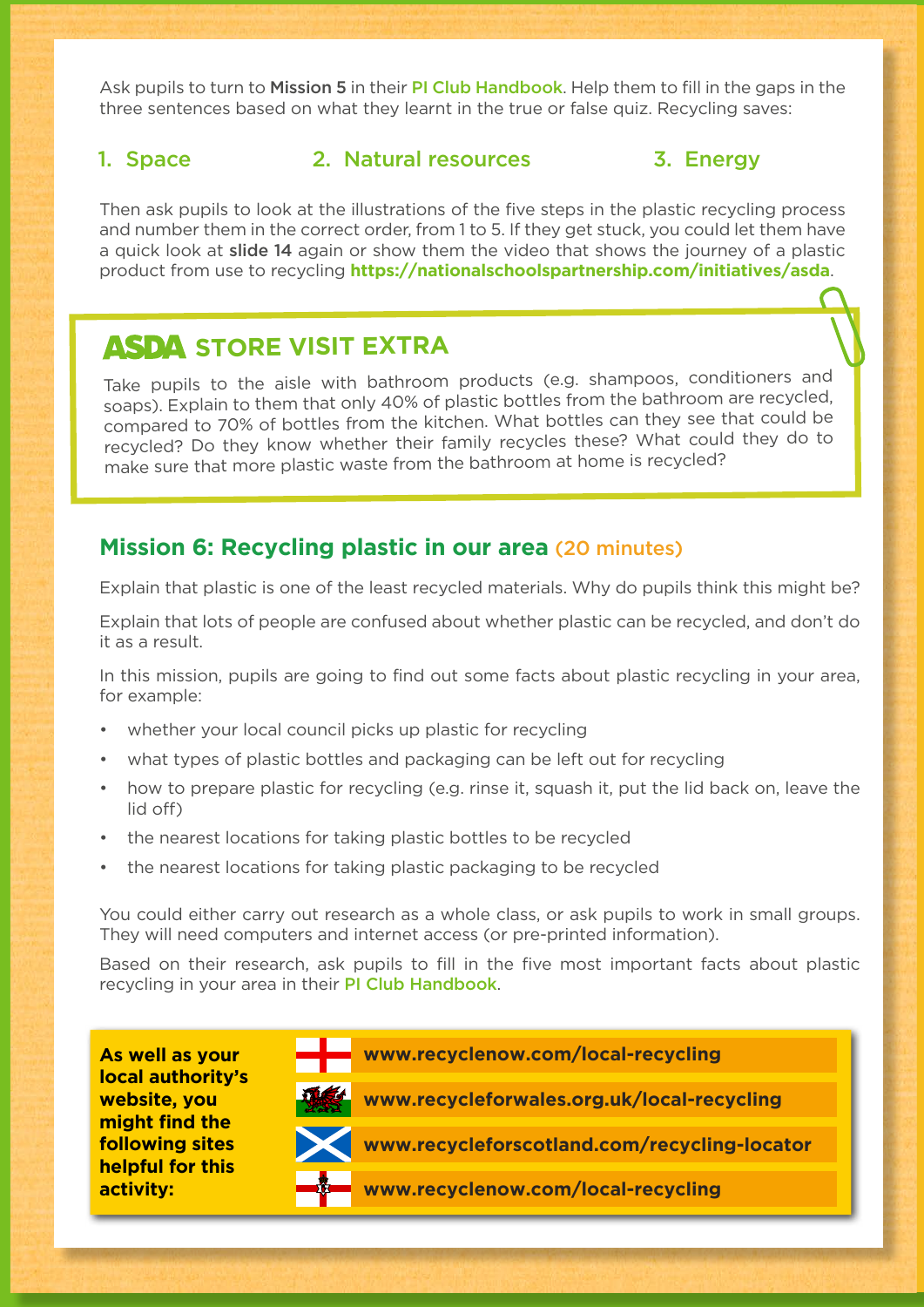## **Mission 7: The competition** (5 minutes)

Explain to pupils that now they understand how important plastic recycling is, it's time to spread the word!

To help save the planet from plastic waste, we need as many people as possible to know about the issue and take action. Talk through the information on the slide and hand out the competition leaflet. Go through the leaflet, answering questions. Make sure pupils know when they need to return their entry – we would suggest at least a week before the end of term, as the submission deadline is 24th July 2019.

Explain to your pupils that they could win amazing prizes for themselves and for their whole school! The details of the prizes can be found on the competition leaflet and on the National Schools Partnership website **https://nationalschoolspartnership.com/initiatives/asda**

See National Schools Partnership website for terms and conditions.

## **Plenary** (5 minutes)

- Ask pupils to turn back to the Mission Diary at the start of their PI Club Handbook. Have they ticked off all the missions?
- Ask a pupil to read out the outcome for **Mission 1**. Who agrees they have achieved this? Do the same for each mission, to emphasise to pupils how much they have learnt about plastic, waste and recycling.
- Congratulate pupils on being brilliant PI Club Special Agents!
- Give each pupil a copy of the letter to parents about the competition and tell them they can take their PI Club Handbooks home as inspiration for their competition entry.

# **Extension/homework ideas**

- Why not create a PI Club corner in the classroom? Pupils could organise a display of plastic objects alongside information from their Handbooks and copies of personal pledges to use less plastic.
- Hold a debate about 'Who is responsible for solving the plastic waste problem?'
- Ask pupils to research different types of plastic commonly used for plastic bottles and packaging. What is the symbol for each? Draw up a chart showing the different materials and symbols. You could organise a scavenger hunt to see how many objects made of each type of plastic pupils can find.
- Collect and bring in plastic and use in art projects or find creative ways to reuse in the classroom/school
- Create plastic recycling stations at school and posters to let others know about recycling plastic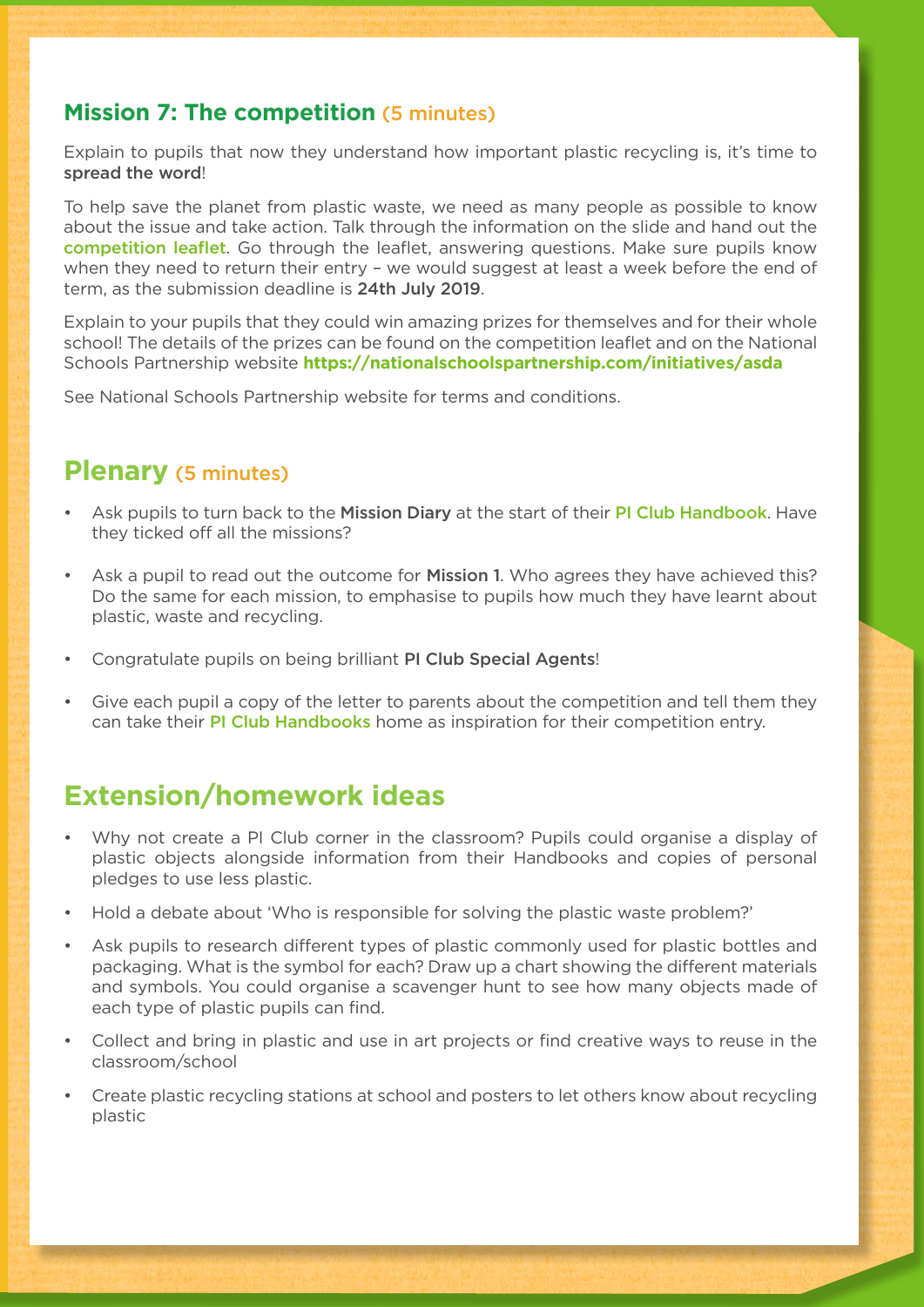# **Curriculum links**

## **England**

#### **Science**

#### Living things and their habitats (Year 4)

• Recognise that environments can change and that this can sometimes pose dangers to living things

#### States of matter (Year 4)

• Compare and group materials together

#### Properties and changes of materials (Year 5)

Compare and group together everyday materials on the basis of their properties, including their hardness, solubility, transparency, conductivity and response to magnets

#### **Citizenship**

• Begin to understand that their own choices and behaviour can affect local, national or global issues

#### Preparing to play an active role as citizens

- Research, discuss and debate topical issues, problems and events
- Learn that there are different kinds of responsibilities, rights and duties at home, at school and in the community
- Learn that resources can be allocated in different ways and that these economic choices affect individuals, communities and the sustainability of the environment

#### **PSHE**

#### KS2: Living in the Wider World

- L1. to research, discuss and debate topical issues, problems and events that are of concern to them and offer their recommendations to appropriate people
- L7. that they have different kinds of responsibilities, rights and duties at home, at school, in the community and towards the environment; to continue to develop the skills to exercise these responsibilities
- L9. what being part of a community means, and about the varied institutions that support communities locally and nationally

## **Scotland**

#### **Social studies**

#### People, place and environment

I can discuss the environmental impact of human activity and suggest ways in which we can live in a more environmentally-responsible way

#### **Technologies**

#### Technological developments in society and business

- I can analyse how lifestyles can impact on the environment and Earth's resources and can make suggestions about how to live in a more sustainable way
- I can make suggestions as to how individuals and organisations may use technologies to support sustainability and reduce the impact on our environment
- I can recognise basic properties and uses for a variety of materials and can discuss which ones are most suitable for a given task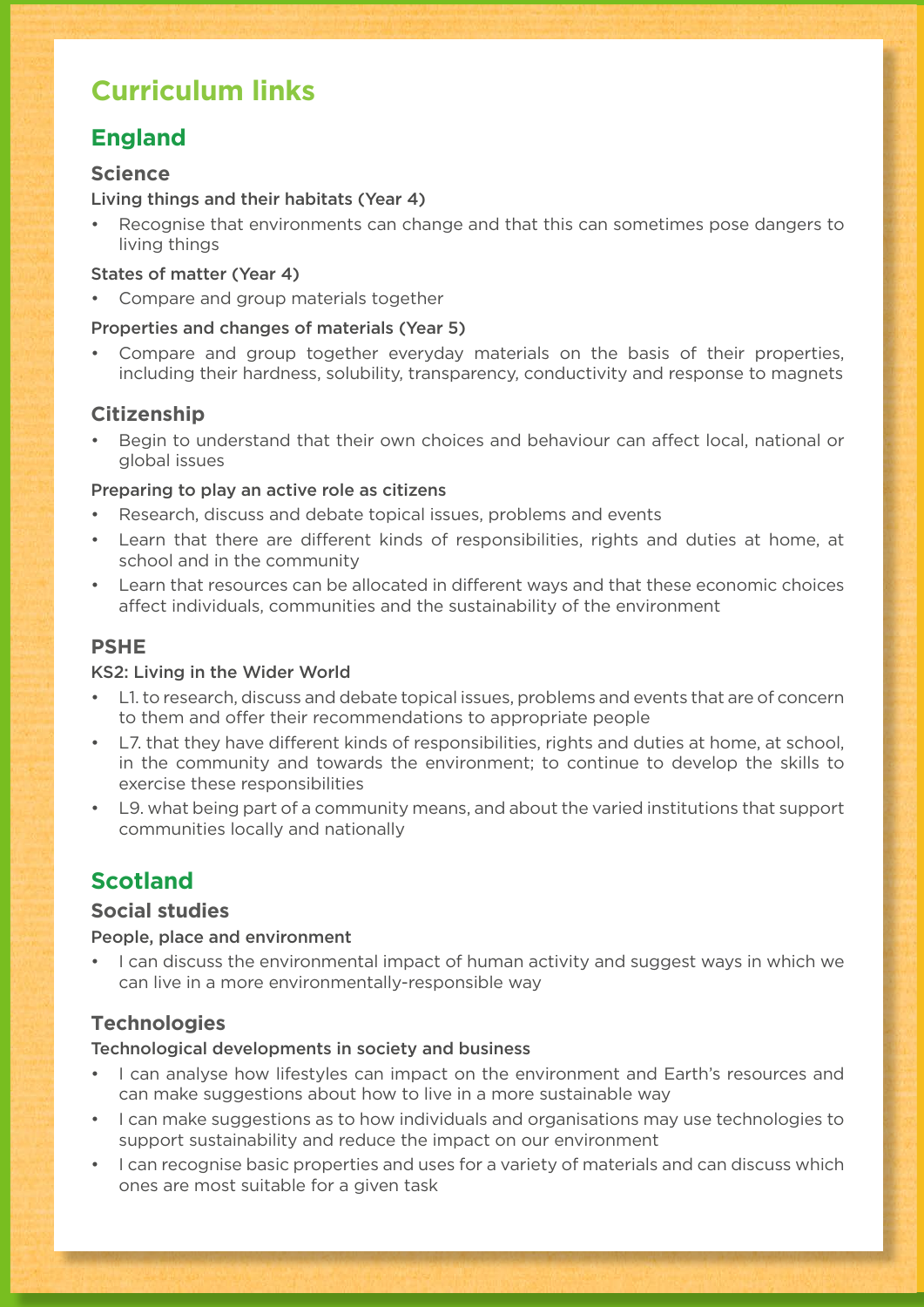#### **Science**

#### **Materials**

• Having explored the substances that make up Earth's surface, I can compare some of their characteristics and uses

## **Wales**

### **Personal and social education**

#### Active citizenship

Become active citizens in their communities, both local and global

#### Sustainable development and global citizenship

- Develop the skills, knowledge, attitudes and values to participate in individual and collective decision-making, both locally and globally, that will improve the quality of life now without damaging the planet for the future
- Learn about the links between society, economy and the environment
- Learn about the local and global implications of human activities and the actions that individuals and organisations can take in response to local and global issues

#### **Science**

#### The sustainable Earth

- Compare the features and properties of some natural and made materials
- Study the properties of materials relating to their uses
- How some materials are formed or produced
- Consider what waste is and what happens to local waste that can be recycled and that which cannot be recycled

## **Northern Ireland**

#### **The world around us**

#### Interdependence

The effect of people on the natural and built environment over time.

#### Change over time

The effects of positive and negative changes globally and how we contribute to some of these changes.

#### **Personal development and mutual understanding**

#### Mutual understanding in the local and wider community

Playing an active and meaningful part in the life of the community and being concerned about the wider environment.